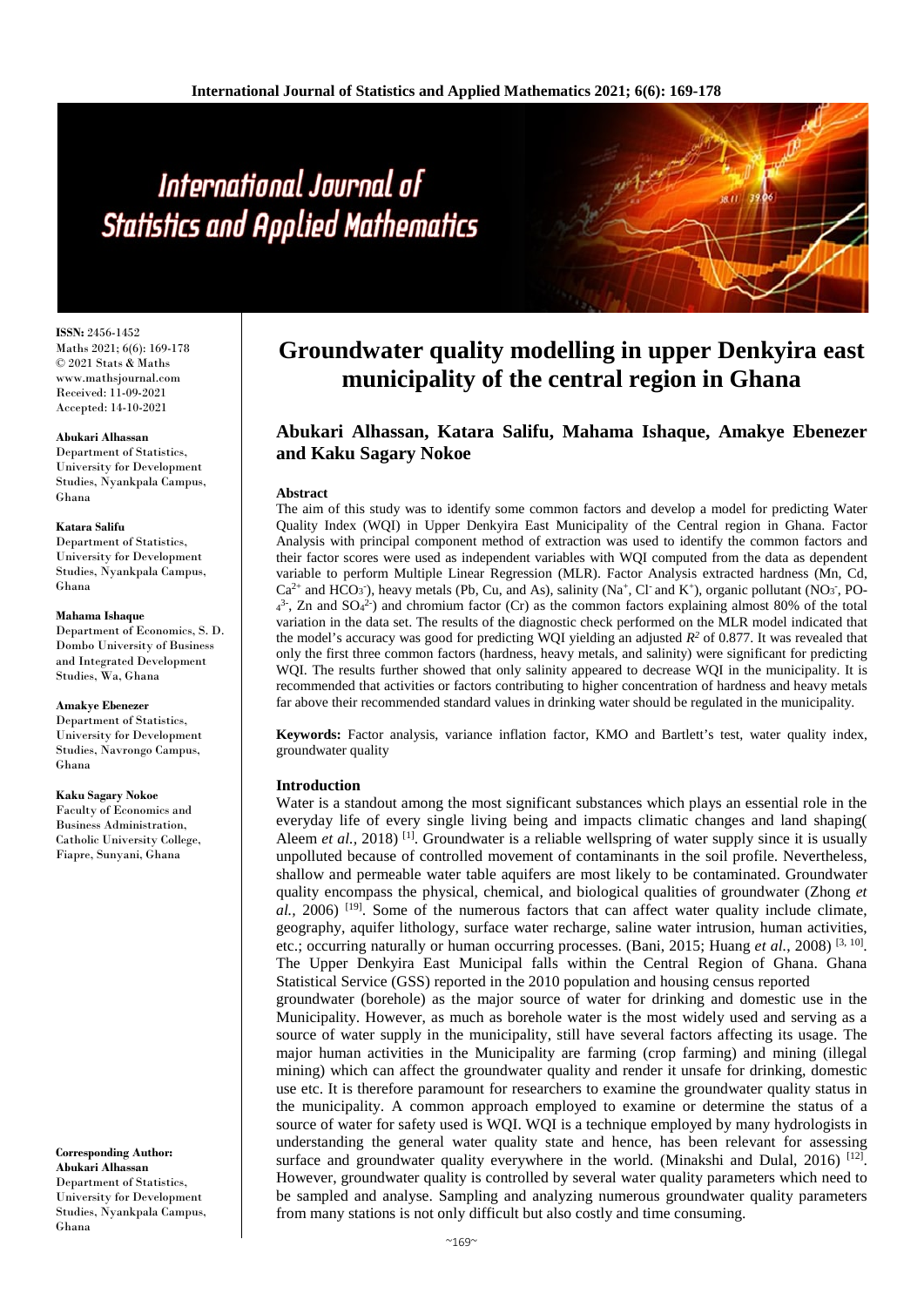International Journal of Statistics and Applied Mathematics [http://www.mathsjournal.com](http://www.mathsjournal.com/)

Nevertheless, there are some latent factors (common factors) that have much influence on groundwater quality, which can be good representative of several groundwater quality parameters for determining the water quality status at a specific area. This study therefore seeks to apply Factor Analysis (FA) on several groundwater quality parameters sampled from different stations within Upper Denkyira East Municipality to identify the common factors that are most influential on groundwater quality and develop a Multiple Linear Regression (MLR) model based on the factor scores of the common factors for predicting WQI in the Municipality. Water quality studies that employed FA and MLR include Fahmi *et al.*, (2011)<sup>[7]</sup>, Ewaid *et al.*, (2018)<sup>[6]</sup>, Amiri and Nakane (2009) [2], Eslamian *et al.,* (2010) [5], Petersen *et al.,* (2001) <sup>[15]</sup> and Koklu *et al.*, (2010) <sup>[11]</sup> among others.

# **2. Materials and Methods**

**2.1 Study Area**

The Upper Denkyira East Municipality forms part of the 22 Metropolitan, Municipal and District Assemblies (MMDAs) in Central Region of Ghana. It covers a total land space of 1,020 square kilometers, which is around 10% of the full land space of the Central Region and exists in Latitudes 5º. 30' and 6º 02' North of the Equator and Longitudes 1º W and 2º West of the Greenwich Meridian. The Municipality stocks normal limits with Adansi South in the north, Assin Central Municipal in the east and Twiffo Atti-Morkwa District in the west and Upper Denkyira West District in the north-west. (ghanadistricts.com). The region falls under a forest took apart level, developing to around 250m above ocean level. There are pockets of steep sided slopes substituting with level - base valleys. The significant stream inside the spot is the River Offin. Some of streams which are feeders of either waterways Offin and Pra move through the area. (mofa.gov.gh). The municipality has rich mineral stores particularly alluvial gold store along the valleys of River Offin and its feeders and gold stores inland (mofa.gov.gh).



**Fig** *2***.1:** Study Area and Sampling Locations

# **2.2 Source of Data and Analysis**

The data used in this study is a secondary data from records of Earth Science Department, University For Development Studies. It was collected from boreholes of 30 selected communities (sampled stations) within Upper Denkyira East Municipality for the year 2017. Each sample point (station) consist of 20 water quality parameters (Sodium  $(Na^+)$ , Potassium  $(K^+)$ , Nitrate  $(NO_3^-)$ , Phosphate  $(PO_4^3)$ , Sulphate  $(SO<sub>4</sub><sup>2</sup>)$ , Carbonate  $(CO<sub>3</sub><sup>2</sup>)$ , Bicarbonate  $(HCO<sub>3</sub>)$ , Chloride (Cl<sup>-</sup>), Calcium (Ca<sup>2+</sup>), Magnesium (Mg<sup>2+</sup>), Manganese (Mn), Iron (Fe), Zinc (Zn), Copper (Cu), Cadmium (Cd), Chromium (Cr), Nickel (Ni), Cobalt (Co), Lead (Pb), and Arsenic (As)) with their measured concentrations in milligram per liter (mg/l). Statistical analysis such as Factor Analysis and MLR were performed using IBM SPSS Statistics (version 20) statistical software, and Microsoft office Excel 2013 was used to compute the WQI of all the sampled stations. Nickel (Ni)

# they recorded a constant value for all the sampled stations, and  $CO<sub>3</sub><sup>2</sup>$  was also eliminated due to its perfect correlation with  $HCO<sub>3</sub>$ .

and cobalt (Co) were removed from further analysis because

#### **2.3 Factor Analysis (FA)**

Factor Analysis (FA) is a data reduction techniques that seeks to account for the covariance or correlation among observed variables. It is used to derive small number of factors called common factors that describe most of the variance that is observed in a larger number of variables. In FA, the observed variables are expressed as linear combination of the common factors. Suppose we have *p* variables  $y_1, y_2, \ldots, y_p$  with mean vector  $\mu$  and variance covariance ( $\Sigma$ ). We assume that  $\mu = 0$ ,  $∑$  is of full rank, and  $Var(f_i) = 0$ . The factor equation is given as,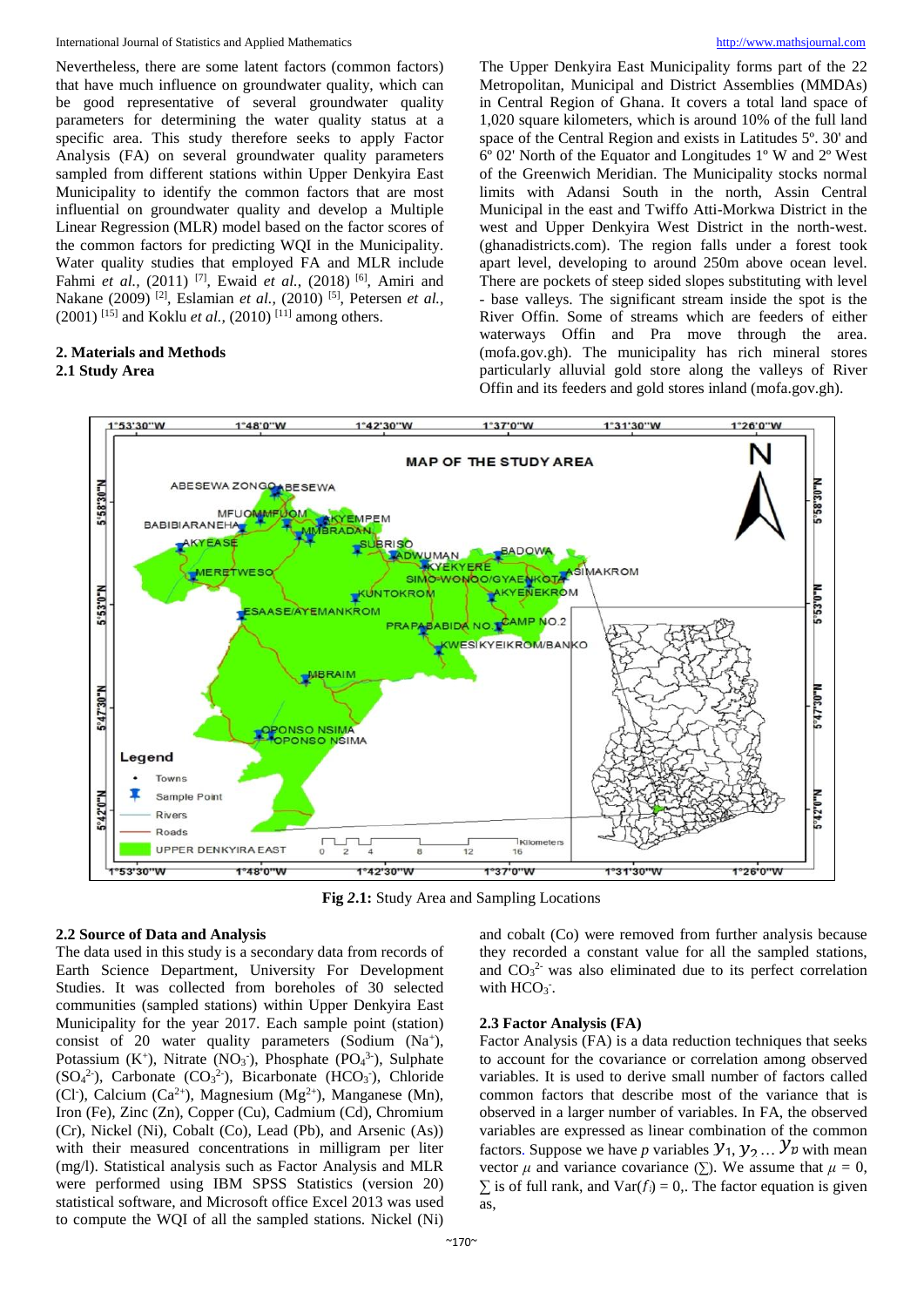$$
y_{j} = \lambda_{j1} f_{1} + \lambda_{j2} f_{2} + ... + \lambda_{jm} f_{m} + \varepsilon_{j}
$$
 2.1

 $j = 1, 2, ..., p$  and  $i = 1, 2, ..., m$ ,  $m < p$ , but in this study *p* is 17

Where:

*m* is the number of common factors;  $\varepsilon_j$  is the error term;  $f_i$ are the common factors, and  $\lambda_{ji}$  are the factor loadings which shows how each  $y_i$  individually depends on the  $f$ 's. Taken variance of equation 2.1 becomes:

$$
Var(y_j) = \sum_{k=1}^{m} \lambda_{jk}^2 + \psi
$$
 2.2

Where:

 $\sum \lambda_{jk}^2$  is the proportion of variance in the variable that is explained by the common factors (communality).

 $\psi$  is the unique variance for a particular variable. Equation 2.1 can be written in matrix notation as:

$$
y = \Delta f + \varepsilon \tag{2.3}
$$

Where

$$
y = (\mathcal{Y}_1, \mathcal{Y}_2, \mathcal{Y}_p)^{\prime}, f = (f_1, f_2, \dots, f_m)^{\prime}, \varepsilon = (\varepsilon_1, \varepsilon_2, \varepsilon_p)^{\prime}
$$
  
and

$$
\Lambda = \begin{pmatrix} \lambda_{11} & \mathbf{K} & \lambda_{1m} \\ \mathbf{M} & & \mathbf{M} \\ \lambda_{p1} & \mathbf{L} & \lambda_{pm} \end{pmatrix}
$$

The principal components extraction technique was used to extract the factors. In this technique, the factors are related to the first  $m$  components where the  $j<sup>th</sup>$  loadings are the scaled coefficients of the  $j<sup>th</sup>$  principal components. The factors are interpreted the same way in principal components analysis if the components are not rotated. The principal component factor analysis of the sample covariance matrix *S* (or correlation matrix  $R$ ) is specified in terms of its eigenvalue eigenvector pairs  $(\lambda_i, e_i)$ ,  $i = 1, ..., p$  and  $\lambda_1 \leq \lambda_2 \leq ... \leq \lambda_p$ . Let  $m < p$  be the number of common factors. The estimated factor loadings matrix is a  $p \times m$  matrix, *L*, whose  $i^{th}$  column is,  $i =$ *1, ..., m* . (Minitab, 2016).

A varimax orthogonal rotation was employed to rotate the factor loadings. In this rotation approach, the rotated loadings maintain the residual matrix, the communalities and the specific variances, but maximizes variance of squared loadings inside factors which simplifies the columns of the loading matrix. Rotation places the axes near as many points as possible and links each group of variables with a factor. This helps to minimize high cross -loadings of variables on the factors and make interpretation easier and theoretically meaningful. (Rencher, 2002)<sup>[16]</sup>.

The rotated loading matrix is given as.

$$
\hat{\Lambda}^* = \hat{\Lambda}T
$$
 2.4

Where *T* is the orthogonal matrix, and  $\hat{\Lambda}$  is the estimate of  $\Lambda$ in equation 2.3

The Factor scores  $(\hat{f}_i)$  are defined as estimates of the common factors. They show the contribution of each of the common factors on each of the sampled stations. They can be used as inputs for further analysis. In this study, the factor scores were used as independent variables for MLR analysis. The regression approach was used to compute the factor scores and it is given as:

$$
\hat{F} = Y_s R^{-1} \hat{\Lambda}^*
$$

Where

 $\hat{F} = \left(\hat{f}_1, \hat{f}_2, \dots, \hat{f}_n\right)^t$ , *n* is the number of observations. (Rencher, 2002)  $[16]$ . In this study our *n* (sampled stations) is 30. *R* is the correlation matrix,  $\hat{\Lambda}^*$  is defined in equation 2.4 and

 $\frac{Y_S}{(y_{ij} - \bar{y}_j)}$  is the observed matrix of standardized variables,  $\frac{(y_{ij} - \bar{y}_j)}{S_j}$ 

#### **Assumptions**

Statistical assumptions in Factor Analysis includes:

- 1. Variables are multivariate normal
- 2. Linear relations between variables
- 3. Significant correlation among variables

However, principal component method of extraction which was used in this study does not make strong assumption on the distribution of the variables.

#### **Kaiser-Meyer-Olkin and Bartlett's Test**

The Kaiser-Meyer-Olkin (KMO) measure of sampling adequacy is used to check the suitability of factor analysis for the data as well as the partial correlations among the variables. KMO values greater than or equal to 0.5 (average value) means that factor analysis is suitable for the data. (Wikiversity, 2019)<sup>[18]</sup>.

The Bartlett test shows the strength of the association between variables and indicates whether or not the data is appropriate for Factor Analysis. The null hypothesis is stated as: the correlation matrix is an identity matrix. A  $p$  – value less that alpha value of 0.05 means that the null hypothesis is false. We therefore reject  $H<sub>o</sub>$  and conclude that there is significant correlation among the variables and hence the Factor Analysis is suitable for the data.

#### **2.4 Multiple Linear Regression**

A Multiple Linear Regression model is a regression model with one dependent variable and two or more independent variables. It is used to explain the relationship between the dependent variable with the independent variables as well as predict the dependent variable using the independent variables. It is given by:

$$
y = \beta_0 + \beta_1 x_1 + \beta_2 x_2 + \dots + \beta_k x_k + \varepsilon
$$
 2.6

Where

 $\beta_0$  = Regression Constant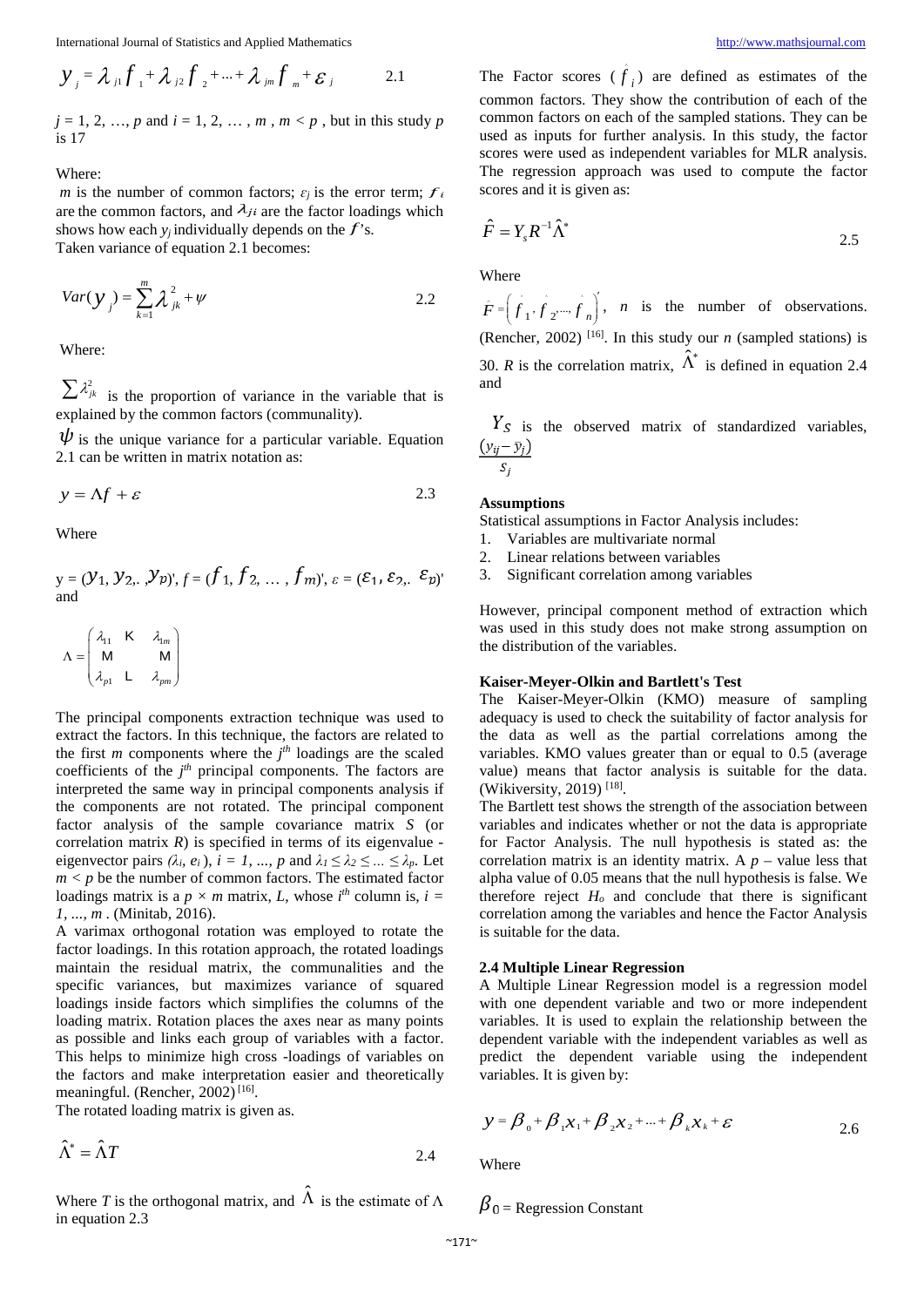$\beta_j$  = Regression Coefficient for variable *χ; j = 1, 2, ..., k*  $k =$  Number of Independent Variables

*ε* = Residual

Estimated Multiple Linear Regression model is given by:

$$
\hat{\mathbf{y}} = \mathbf{b}_0 + \mathbf{b}_1 \mathbf{x}_1 + \mathbf{b}_2 \mathbf{x}_2 + \dots + \mathbf{b}_k \mathbf{x}_k
$$

In this study, WQI computed from the data was used as the dependent variable and the factor scores of the 5 extracted factors were used as the independent variables. The independent variables were defined as:

$$
f_1
$$
 = hardness,  $f_2$  = heavy metals,  $f_3$  = salinity,  $f_4$  =

organic pollutants, and  $\bar{J}$  5 = chromium factor.

The regression equation for this study can therefore be written as:

$$
WQI = b_0 + b_1 f_1 + b_2 f_2 + b_3 f_3 + b_4 f_4 + b_5 f_5
$$
 2.8

Where  $b_j$  are the coefficients of the factors;  $j = 1, 2, ..., 5$ , and is interpreted as the predicted change in the WQI when the independent variable is increased by 1 unit given that all the other independent variables in the model are constant.

#### **Assumptions**

Multiple Linear Regression comes with the assumptions below:

#### **1. The model error terms are normally distributed.**

The Shapiro–Wilks (W) test was used to test for normality of the error terms. The null hypothesis is stated as:

*H0*: Residuals are normally distributed.

At alpha level of 0.05, a *p*-value greater than 0.05 indicates that the null hypothesis is true.

#### **2. The Residuals have a constant variance (Homoscedasticity)**

This assumption was tested using Breusch – Pagan's (BP) Test. BP test was performed to identify problem of heteroscedasticity. The null hypothesis is stated as:

*H*<sub>0</sub>: Residuals have constant variance

If significant – value is greater than alpha level of 0.05 we fail to reject the null hypothesis and conclude that the residuals have constant variance.

#### **3. No Multicollinearity among the independent variables**

Multicollinearity was tested using the Variance Inflation Factor (VIF). The VIF measures how much the variance of an estimated regression coefficient increases if the independent variables are correlated. A VIF value less than 10 for a given independent variable indicates that this independent variable is not significantly correlated with the remaining independent variables in the model. A value greater than 10 is an indication of multicollinearity. However, a value of 1.0 for a particular independent variable indicates that the correlation between this variable and the remaining independent variables is zero (0). VIF is given by the formula below:

$$
VIF = \frac{1}{\left(1 - \boldsymbol{R}_{j}^{2}\right)}
$$

Where:

 $=$  Coefficient of determination when the  $j<sup>th</sup>$  independent variable is regressed against the remaining *k–1* independent variables.

- 1. Linear relationship between the dependent and the independent variables.
- 2. The error terms are independent of each other.

#### **2.5 Water Quality Index**

Water quality index (WOI) is an essential mathematical tool which provides a single value that is used to ascertain the overall water quality status at a specific locality based on several water quality parameters. It expresses the water quality in simple terms such as excellent, good, poor etc. There are various methods for computing water quality index, but in this study we considered the Weighted Arithmetic Water Quality Index (WAWQI) approach. The equation according to Shweta *et al.,* (2013) is given as:

$$
WQI = \frac{\sum Q_i W_i}{\sum W_i}
$$

Where  $Q_i$  is the quality rating scale and is given as:

$$
Q_i = \left[ \frac{\left( V_i - V_o \right)}{\left( S_i - V_o \right)} \right] \times 100
$$

Where:

 $=$  Estimated concentration of  $i<sup>th</sup>$  parameter in the analysed water

 $V_0$  = Ideal value of the parameter in pure water, ( $V_0$  = 0, except  $PH = 7.0$  and  $DO = 14.6$  mg/l)

 $=$  Recommended standard value of  $i<sup>th</sup>$  parameter. In this study we used Bhushan Mahajan WHO recommended standard value of the parameters.

 $W_i$  is the unit weight for each water quality parameter and is given by:

$$
W_i = \frac{K}{S_i}
$$

Where *K* is proportionality constant and can be calculated as:

$$
K = \frac{1}{\sum_{i=1}^{n} S_i}
$$

Therefore, from equation 2.10 we can say that the higher the concentration of a parameter above its recommended standard value the higher the WQI (poor water quality), and the lower the concentration of the parameter below its recommended standard value the lower the WQI (good water quality).

**Table 2.1:** Water Quality Rating

| <b>WOI Value</b> | <b>Rating of Water Quality</b> |
|------------------|--------------------------------|
| $0 - 25$         | Excellent                      |
| $26 - 50$        | Good                           |
| $51 - 75$        | Poor                           |
| 76 - 100         | Very Poor                      |
| >100             | Unsuitable for Drinking        |

**Source:** Shweta *et al*., (2013)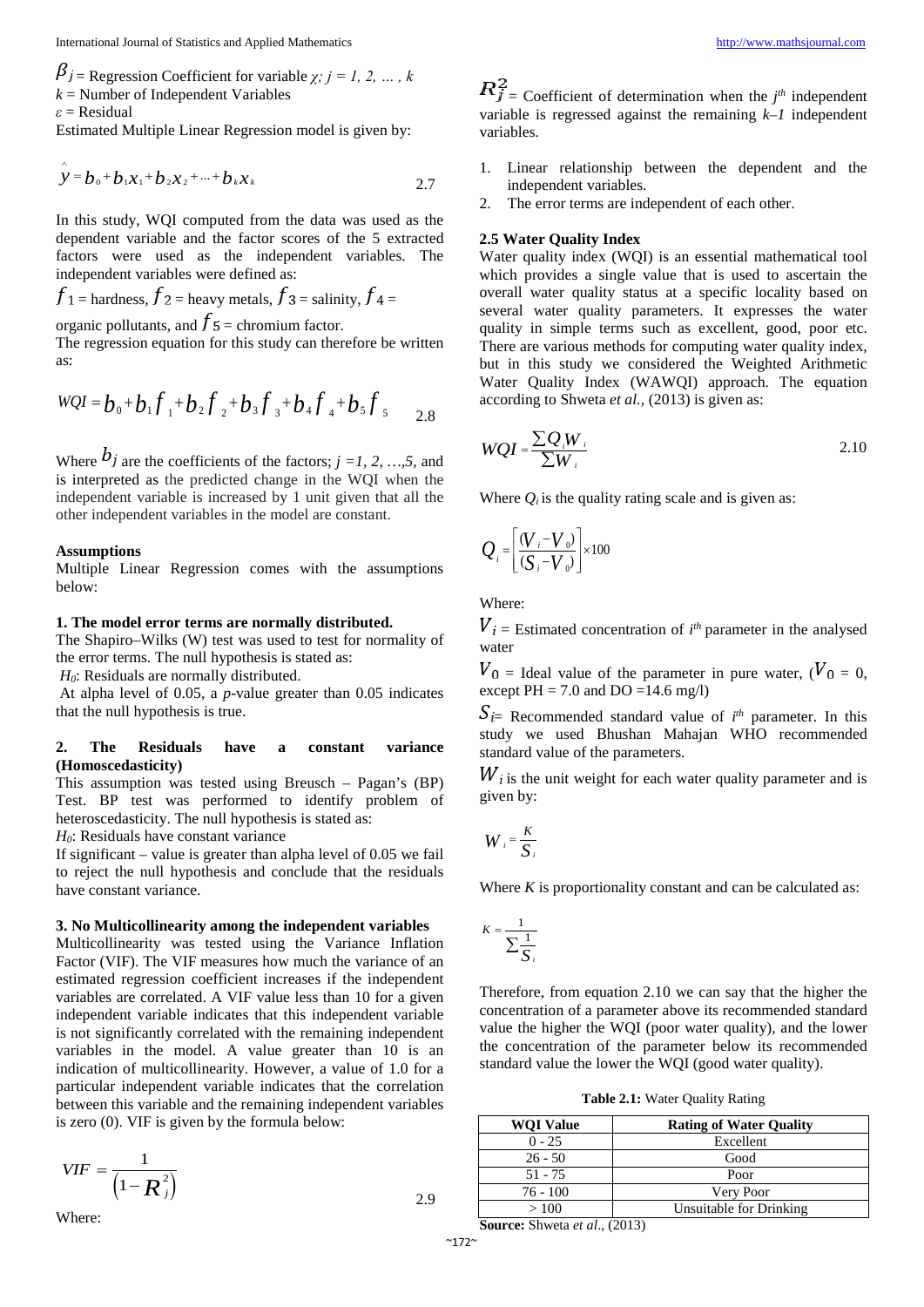#### **3. Results and Discussion 3.1 Descriptive Statistics**

Table 3.1 shows the descriptive statistics of the various water quality parameters. At this stage of preliminary analysis, the results of the table indicate that  $Na^+$ ,  $K^+$ ,  $NO_3$ ,  $SO_4^2$ ,  $CO_3^2$ ,  $HCO<sub>3</sub>$ , Cl<sup>-</sup>, Ca<sup>2+</sup>, and Mg<sup>2+</sup> are the most dominant parameters with mean concentration of 52.0333 mg/L, 11.2733 mg/L, 16.8748 mg/L, 6.2261 mg/L, 175.0825 mg/L, 178.0005 mg/L, 16.2616 mg/L, 17.4400 mg/L, and 10.6326 mg/L respectively, which is an indication that they are likely to

come from a common source. However, the results of the standard deviation and the range indicate that variation among the measured values of these parameters at different stations is too high and variation range is wider than that of  $PO_4^2$ , Fe, Zn, Cu, Mn, Cd, Cr, Ni, Co, Pb which are less dominant with mean concentration of 0.5924 mg/L, 0.0709 mg/L, 0.0767 mg/L, 0.0027 mg/L 0.0443 mg/L, 0.0029 mg/L 0.0102 mg/L, 0.0005 mg/L, 0.0025 mg/L, 0.0040 mg/L, and 0.0117 mg/L respectively.

| Parameter (mg/L)            | N  | Range    | <b>Minimum</b> | <b>Maximum</b> | <b>Mean</b> | <b>Std. Deviation</b> |
|-----------------------------|----|----------|----------------|----------------|-------------|-----------------------|
| Sodium $(Na^+)$             | 30 | 96.5000  | 16.0000        | 112.5000       | 52.0333     | 18.1640               |
| Potassium $(K^+)$           | 30 | 14.8000  | 6.7000         | 21.5000        | 11.2733     | 3.7523                |
| Nitrate $(NO3)$             | 30 | 449.9589 | 0.1031         | 450.0620       | 16.8748     | 81.8259               |
| Phosphate $(PO43)$          | 30 | 4.0784   | 0.0076         | 4.0860         | 0.5924      | 0.8375                |
| Sulphate $(SO_4^2)$         | 30 | 13.0437  | 0.0520         | 13.0957        | 6.2261      | 3.1967                |
| Carbonate $(CO32)$          | 30 | 508.4587 | 7.1952         | 515.6539       | 175.0825    | 118.6675              |
| Bicarbonate $(HCO3)$        | 30 | 516.9330 | 7.3151         | 524.2481       | 178.0005    | 120.6453              |
| Chloride (Cl <sup>-</sup> ) | 30 | 93.9709  | 0.0000         | 93.9709        | 16.2616     | 18.6359               |
| Calcium $(Ca^{2+})$         | 30 | 62.4000  | 1.6000         | 64.0000        | 17.4400     | 14.3684               |
| Magnesium $(Mg^{2+})$       | 30 | 23.3204  | 0.0012         | 23.3216        | 10.6326     | 6.1316                |
| Iron $(Fe)$                 | 30 | 1.4315   | 0.0025         | 1.4340         | 0.0709      | 0.2686                |
| $\text{Zinc}(\text{Zn})$    | 30 | 0.5050   | 0.0000         | 0.5050         | 0.0767      | 0.1108                |
| Copper (Cu)                 | 30 | 0.0285   | 0.0000         | 0.0285         | 0.0027      | 0.0050                |
| Manganese (Mn)              | 30 | 0.4725   | 0.0000         | 0.4725         | 0.0443      | 0.0953                |
| Cadmium (Cd)                | 30 | 0.0560   | 0.0000         | 0.0560         | 0.0029      | 0.0101                |
| Chromium (Cr)               | 30 | 0.1000   | 0.0000         | 0.1000         | 0.0102      | 0.0184                |
| Nickel (Ni)                 | 30 | 0.0000   | 0.0005         | 0.0005         | 0.0005      | 0.0000                |
| Cobalt (Co)                 | 30 | 0.0000   | 0.0025         | 0.0025         | 0.0025      | 0.0000                |
| Lead (Pb)                   | 30 | 0.0630   | 0.0005         | 0.0635         | 0.0040      | 0.0121                |
| Arsenic (As)                | 30 | 0.1150   | 0.0005         | 0.1155         | 0.0117      | 0.0265                |





**Fig 3.1:** Boxplots of the Water Quality Parameters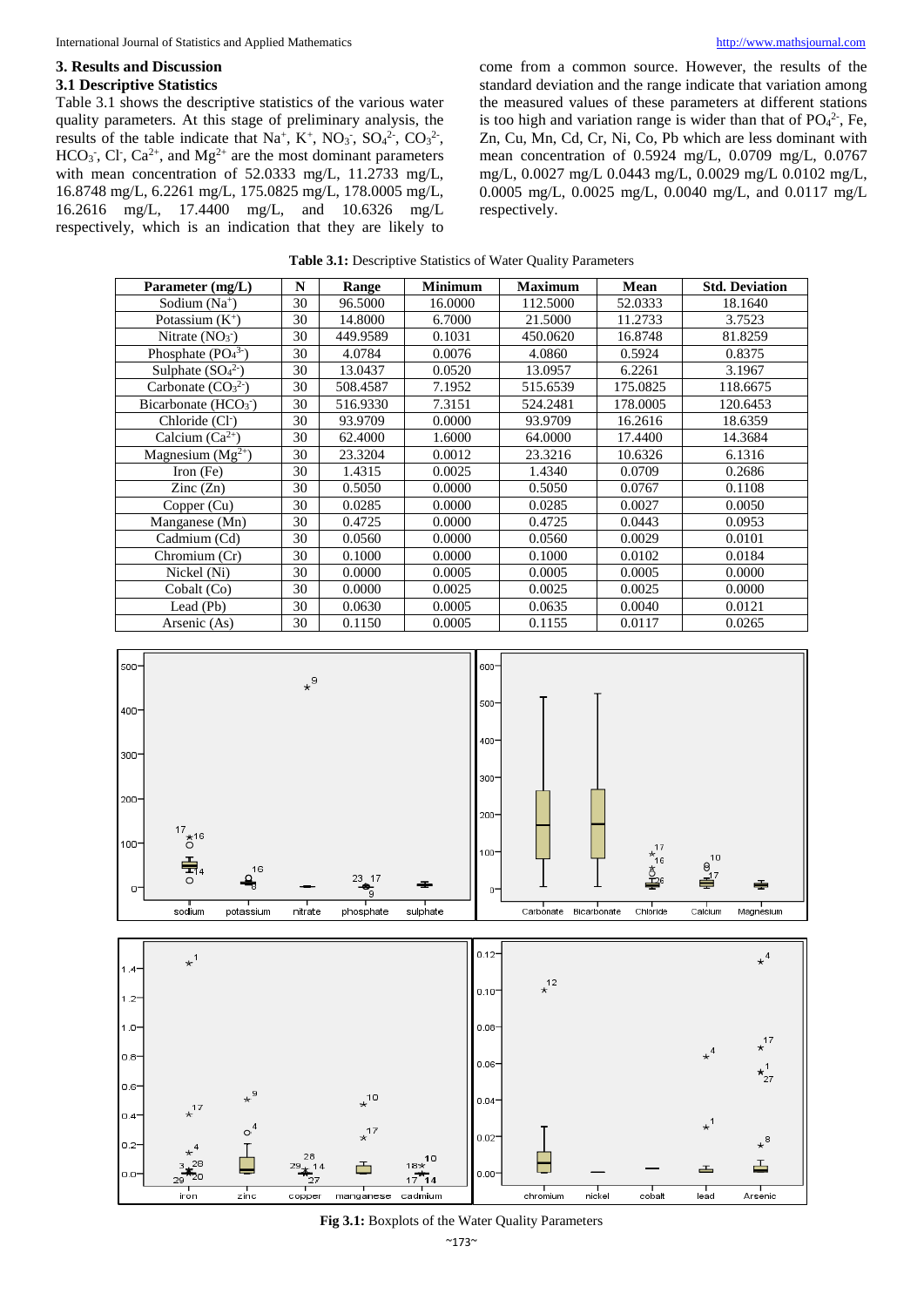#### **3.2 Factor Analysis**

# **3.2.1 Test of Suitability of Data for Factor Analysis**

Table 3.2 shows the results of the KMO and Bartlett's Tests. From the table 3.2, which display a KMO value of 0.507 and the  $p$  – value of Bartlett's test of sphericity which tests the null hypothesis that the correlation matrix is an identity matrix is 0.000 which is less than alpha value of 0.05. Therefore the results of these tests indicate that the data is suitable for factor analysis

| <b>Table 3.2: KMO and Bartlett's Test</b> |
|-------------------------------------------|
|-------------------------------------------|

| Kaiser-Meyer-Olkin Measure of Sampling Adequacy. |                    | 0.507   |
|--------------------------------------------------|--------------------|---------|
|                                                  | Approx. Chi-Square | 499.638 |
| <b>Bartlett's Test of Sphericity</b>             | df                 | 136     |
|                                                  | Sig.               | 0.000   |

#### **3.2.2 Communalities**

The communalities of the water quality parameters are shown in Table 3.3. The row labelled Extraction indicate the proportion of the variable's variance that have been accounted for by the common factors. Higher values above 0.5 indicate that the extracted components (factors) represents the variables very well. From the table only  $K^+$  and Fe recorded weak communality.

|  | <b>Table 3.3: Communalities</b> |  |
|--|---------------------------------|--|
|--|---------------------------------|--|

| <b>Extraction</b> | 0.89         | 0.48   | 0.95            | 0.83              | $\overline{a}$<br>U.J     | $\Omega$<br>U.O. | 70            | 0.96      | $\sim$ $=$ $=$<br>∪.∪- | 0.47              | 0.86    | 0.87       | 0.93 | 0.91<br><u>v.,</u> | $\overline{a}$<br>ν., | 0.96 | 0.89 |
|-------------------|--------------|--------|-----------------|-------------------|---------------------------|------------------|---------------|-----------|------------------------|-------------------|---------|------------|------|--------------------|-----------------------|------|------|
| .<br>Initial      |              |        |                 |                   |                           |                  |               |           |                        |                   |         |            |      |                    |                       |      |      |
| Parameter         | $\sim$<br>Na | V<br>V | NO <sub>3</sub> | PO <sub>4</sub> 3 | $\sim$<br>SO <sub>4</sub> | <b>HCO</b>       | $\sim$<br>ا ب | $Ca^{27}$ | Mg <sup>2</sup><br>.   | -<br>HΔ<br>$\sim$ | -<br>Zn | ٠.,<br>ا ب | Mn   | ◡u                 |                       | Pb   | As   |

# **3.2.3 Number of Factors Extracted and Total Variance Explained**

Using eigenvalue value greater than one rule and the scree plot, only 5 components (factors) were extracted as indicated in Table 3.4 and the scree plot (Figure 3.2) where components with eigenvalue greater than one are extracted as the common factors. The variance explained by the initial solution, extracted components, and rotated components are shown in Table 3.4. The second column of the Table indicates the extracted components; the first factor (F1) explained 29.542% of the total variance. The second factor (F2) accounted for 16.651%, the third factor (F3) explained 15.768%, the fourth factor (F4) described 10.942%; and the fifth factor (F5) accounted for 6.734% of the total variance. In all, the five factors acounted for approximately 80% of the total variance. This indicates that the dimension of the data set has been reduced by these five components (factors) with only 20% loss of information.



**Fig 3.2:** Scree plot

|  | Table 3.4: Total Variance Explained |  |
|--|-------------------------------------|--|
|  |                                     |  |

|                  |              | <b>Initial Eigenvalues</b> |                              |              | <b>Extracted Sums of Squared Loadings</b> |                       |              | <b>Rotated Sums of Squared Loadings</b> |                              |
|------------------|--------------|----------------------------|------------------------------|--------------|-------------------------------------------|-----------------------|--------------|-----------------------------------------|------------------------------|
| <b>Component</b> | <b>Total</b> | Percent of<br>Variance     | <b>Cumulative</b><br>Percent | <b>Total</b> | Percent of<br><b>Variance</b>             | Cumulative<br>Percent | <b>Total</b> | Percent of<br><b>Variance</b>           | <b>Cumulative</b><br>Percent |
|                  | 5.022        | 29.542                     | 29.542                       | 5.022        | 29.542                                    | 29.542                | 3.322        | 19.540                                  | 19.540                       |
|                  | 2.831        | 16.651                     | 46.193                       | 2.831        | 16.651                                    | 46.193                | 3.108        | 18.281                                  | 37.821                       |
|                  | 2.681        | 15.768                     | 61.961                       | 2.681        | 15.768                                    | 61.961                | 2.958        | 17.398                                  | 55.219                       |
|                  | 1.860        | 10.942                     | 72.904                       | 1.860        | 10.942                                    | 72.904                | 2.908        | 17.109                                  | 72.328                       |
|                  | 1.145        | 6.734                      | 79.638                       | 1.145        | 6.734                                     | 79.638                | .243         | 7.310                                   | 79.638                       |
| 6                | 0.916        | 5.389                      | 85.027                       |              |                                           |                       |              |                                         |                              |
|                  | 0.724        | 4.258                      | 89.285                       |              |                                           |                       |              |                                         |                              |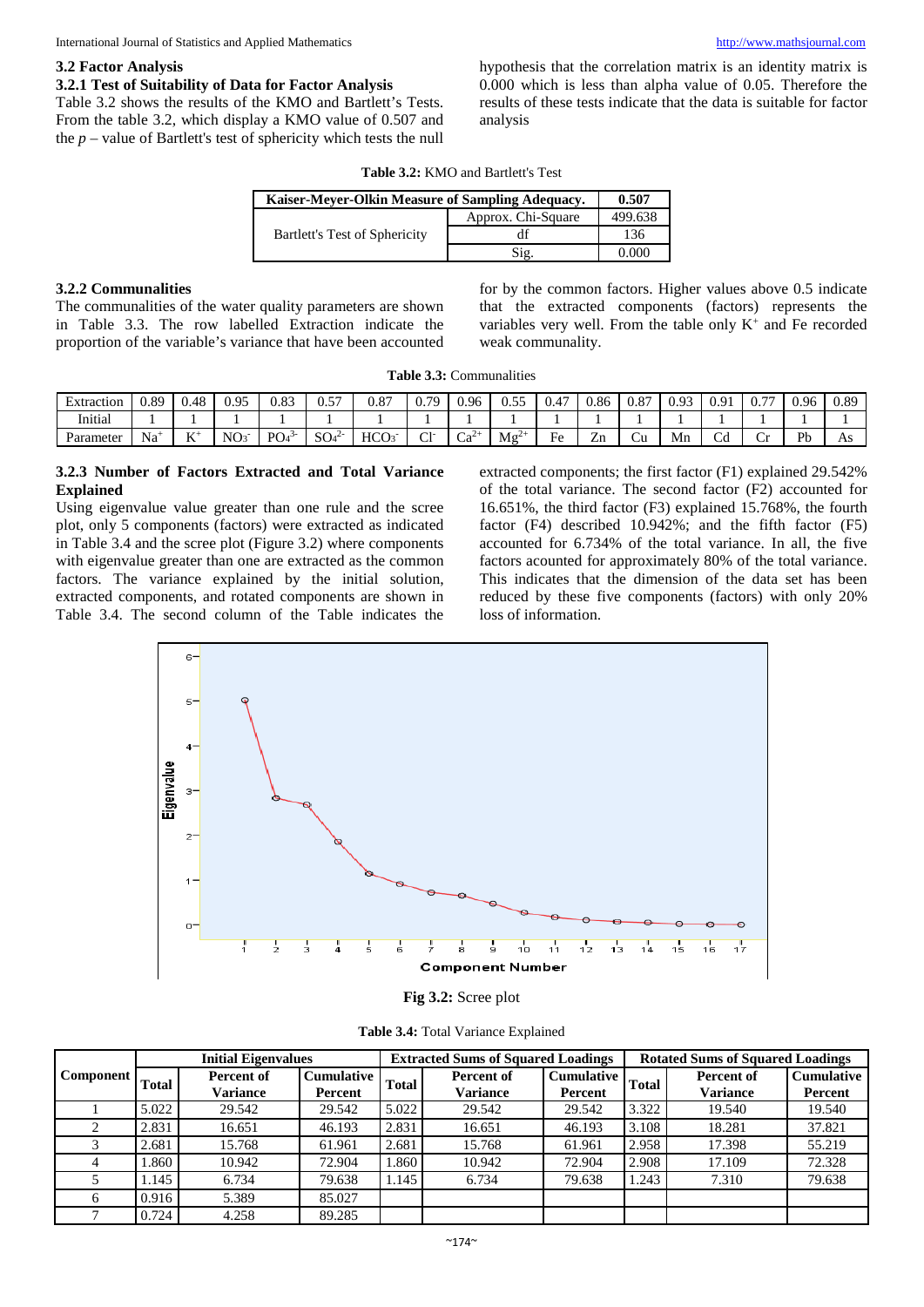|    | 0.651 | 3.832 | 93.117  |  |  |  |
|----|-------|-------|---------|--|--|--|
| Q  | 0.468 | 2.755 | 95.872  |  |  |  |
| 10 | 0.267 | 1.572 | 97.444  |  |  |  |
| 11 | 0.171 | 1.008 | 98.451  |  |  |  |
| 12 | 0.109 | 0.639 | 99.090  |  |  |  |
| 13 | 0.071 | 0.419 | 99.509  |  |  |  |
| 14 | 0.050 | 0.292 | 99.801  |  |  |  |
| 15 | 0.021 | 0.124 | 99.925  |  |  |  |
| 16 | 0.008 | 0.048 | 99.973  |  |  |  |
| 17 | 0.005 | 0.027 | 100.000 |  |  |  |

# **3.2.3 Rotated Component Matrix**

Table 3.5 presents the rotated components matrix for the five factors after Varimax (orthogonal) rotation with Kaiser Normalization. Using factor loadings above 0.75 for strong loadings and 0.75 - 0.50 for moderate loadings (because for strong correlation  $r > 0.75$  and for moderate correlation,  $r \leq$ 0.50), it is shown in Table 3.5 that the factor 1 (F1), which explained 29.542% of the total variance, has strong positive loadings on  $HCO_3$ ,  $Ca^{2+}$ , Mn and Cd. Thus Factor 1 is a mixture of ions and heavy metals and can be termed as hardness of water.

Factor 2 (F2), which accounts for 16.651% of the total variance had strong positive loadings on Cu, Pb and As. This factor is a mixture of copper (Cu), lead (Pb), and Arsenic (As), and can be labeled as heavy metals.

Factor 3 (F3), which accounted for 15.768% of the total variance recorded strong positive loadings on Na<sup>+</sup> and Cl<sup>-</sup>, and moderate loading on  $K^+$ . Factor 3 (F3) can be named salinity.

The factor 4 (F4), which contributes 10.942% of the total variation loaded strongly on  $NO_3$ ,  $PO_4$ <sup>3</sup>, and Zn and moderately on  $SO_4^2$ . Factor 4 (F4) is known as organic pollutants.

The factor 5 (F5), which explains 6.734% of the total variance has strong negative loading  $(r < -75)$  on Cr. This factor can also be labeled chromium factor.

**Table 3.5:** Rotated Component Matrix

| Parameter | $Na+$             |       |         |         |      | $NO_3$   $PO_4^3$   $SO_4^2$   $HCO_3$ | CF           | $Ca^{2+}$ $Mg^{2+}$ |                   | Fe | Zn      | Сu      | Mn   | Cd              |         | Ph                | As   |
|-----------|-------------------|-------|---------|---------|------|----------------------------------------|--------------|---------------------|-------------------|----|---------|---------|------|-----------------|---------|-------------------|------|
|           | $0.28 \, 10.04$   |       | $-0.11$ |         | 0.13 | 0.82                                   | 0.04         | 0.85                | $0.22 \quad 0.06$ |    | 0.22    | 0.00    | 0.93 | 0.90            | $-0.01$ | 0.00              | 0.12 |
|           | $0.02 \quad 0.09$ |       | $-0.11$ | $-0.14$ | 0.20 | 0.32                                   | $-0.09$ 0.17 |                     | $0.25 \, 0.38$    |    | 0.32    | 0.92    |      | $-0.08$ $-0.12$ | 0.00    | 0.97              | 0.88 |
| Component | $0.90 \, 0.51$    |       | $-0.09$ | 0.26    | 0.43 | 0.29                                   | 0.87         | 0.45                | $0.45 \quad 0.40$ |    | $-0.04$ | $-0.13$ | 0.20 | $-0.26$         | 0.14    | $-0.04$ 0.30      |      |
|           | 0.05              | 10.12 | 0.96    | 0.85    | 0.57 | $-0.03$                                | 0.12         | 0.08                | $0.48 \, 0.04$    |    | 0.82    | 0.04    | 0.02 | 0.03            | $-0.06$ | 0.05              | 0.04 |
|           | $-0.03$ 0.44      |       | 0.03    | $-0.06$ | 0.12 | $-0.1$                                 |              | $-0.12$ $-0.05$     | $-0.03$ 0.41      |    | 0.20    | $-0.08$ | 0.10 | 0.09            | $-0.87$ | $0.10 \quad 0.11$ |      |

The visual representation of the rotated component matrix is presented in Figure 3.3, where all variables in each component that loaded highly (from moderate correlation upwards) are brought together in order of the degree of correlation with each other.

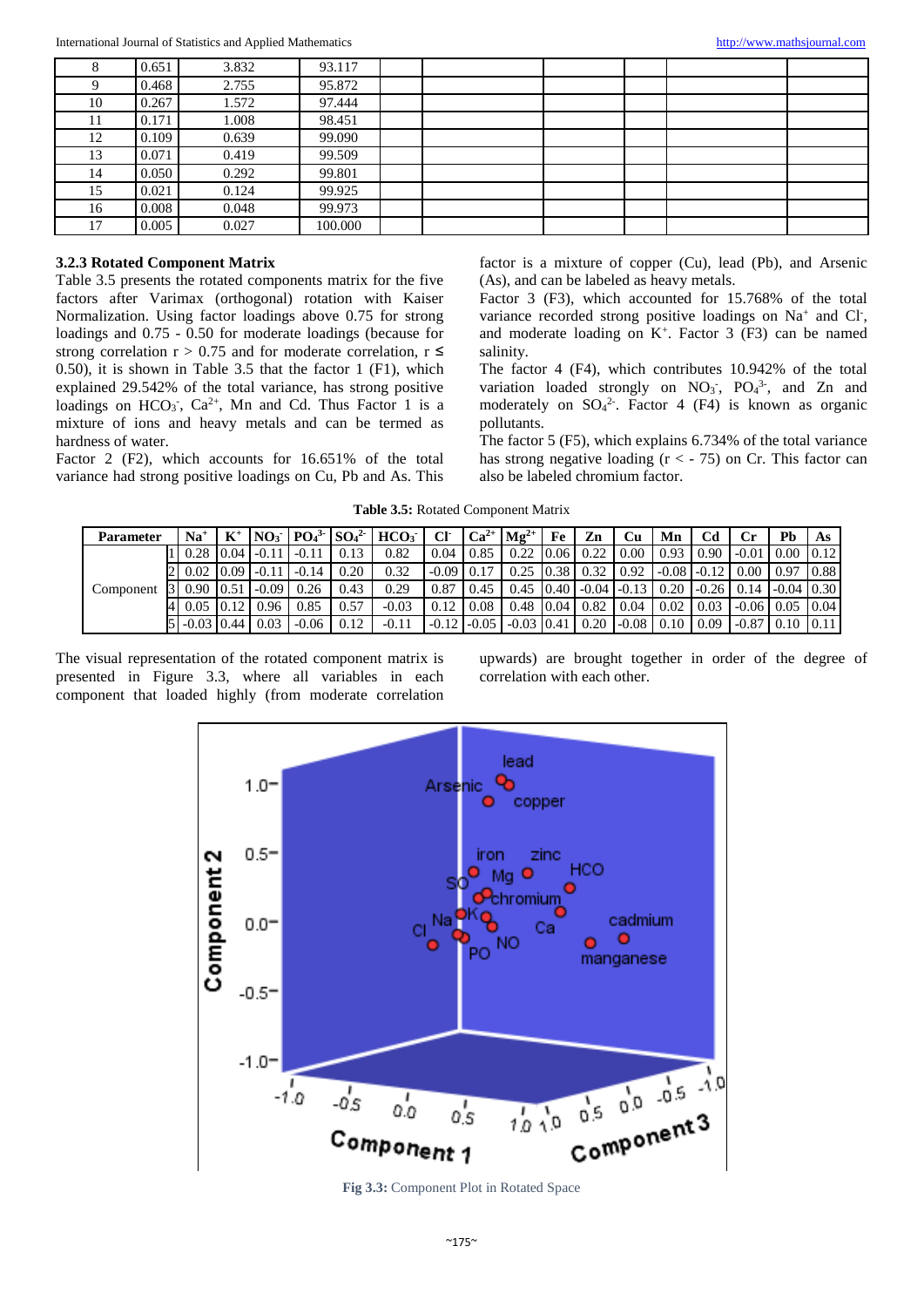

**Fig 3.4:** Boxplot of factor scores of the common factors

# **3.3 Multiple Linear Regression Analysis 3.3.1 Normality test**

The Shapiro-Wilk test of normality is shown in Table 3.6. The *p*–value (significant value) of 0.697 which is greater than alpha value 0.05 indicating that the null hypothesis that the residuals are normally distributed is true. We therefore fail to reject the null hypothesis and conclude that the residuals are normally distributed.

**Table 3.6:** Tests of Normality

|                         | Kolmogorov-Smirnov <sup>a</sup> |    |          | <b>Shapiro-Wilk</b> |    |       |
|-------------------------|---------------------------------|----|----------|---------------------|----|-------|
|                         | <b>Statistic</b>                | df | Sig.     | <b>Statistic</b>    | df | Sig.  |
| Unstandardized Residual | 0.114                           | 30 | $0.200*$ | 0.975               | 30 | 0.697 |

#### **3.3.2 Test of Homoscedasticity**

Test of constant variance of the residuals is shown in Table 3.7. In the table, the Breusch-Pagan (BP) test of homoscedasticity which tests the null hypothesis that there is no heteroscedasticity gave a p-value of 0.443 which is greater than alpha level of 0.05 suggesting that the null hypothesis is true. We therefore conclude that the residuals have constant variance.

**Table 3.7:** Test of Homoscedasticity

| <b>Breusch-Pagan test statistics and significant values</b> |       |       |  |  |
|-------------------------------------------------------------|-------|-------|--|--|
| RР                                                          | -M    |       |  |  |
|                                                             | 4.785 | 0.443 |  |  |

#### **3.3.3 Strength and Overall Significance of the Regression Model**

The fitness and overall significance of the model are summarized in Table 3.8 (Model Summary) and Table 3.9 (ANOVA) respectively. The model summary give the multiple correlation coefficient  $(R)$ ,  $R^2$  and adjusted  $R^2$ . The multiple correlation coefficient  $R = 0.948$  means that there is a very strong correlation between observed WQI and those predicted by the model. The adjusted  $R^2 = 0.877$  indicates that approximately 88% of the total variance in the WQI have been explained by the common factors (hardness, heavy metals, salinity, organic pollutants, and chromium factor). The results of the ANOVA (F(5, 24) = 42.433, p =  $0.000 <$ 0.05) suggests that the overall model is significant. Thus at least one of hardness, heavy metals, salinity, organic pollutants, and chromium factor is related to WQI

**Table 3.8:** Model Summary

| Model |                      | $\mathbb{R}^2$ | <b>Adjusted</b><br>$\boldsymbol{R}^2$ | <b>Std. Error of the</b><br><b>Estimate</b> |
|-------|----------------------|----------------|---------------------------------------|---------------------------------------------|
|       | $0.948$ <sup>a</sup> | 0.898          | 0.877                                 | 70.479536149                                |

**Table 3.9:** Anova

| Model      | Sum of<br><b>Squares</b> | df | Mean<br><b>Square</b> |        | Sig.               |
|------------|--------------------------|----|-----------------------|--------|--------------------|
| Regression | 1053912.825              |    | 210782.565            | 42.433 | 0.000 <sup>b</sup> |
| Residual   | 119216.760               | 24 | 4967.365              |        |                    |
| Total      | 1173129.585              | 29 |                       |        |                    |

# **3.3.4 Coefficients Table**

The output depicted in table 3.10 gives estimates of the Multiple Linear Regression model coefficients, standard errors of the estimates, *t*-tests that a coefficient takes the value zero (thus  $p -$  value  $> 0.05$ ), and collinearity statistics. The Collinearity Statistics give the values of the tolerance and the variance inflation factor (VIF) of each of the independent variables. The value of the variance inflation factor, VIF =1.000 < 10 suggests that there is absence of multicollinearity.

The estimated coefficients of the regression model are given under the column of "Unstandardized Coefficients B"; these give, for each of the predictor variables, the predicted change in the WQI when the independent variable is increased by 1 unit given that all the other independent variables in the model are constant. From the coefficient output, hardness,  $f_1$ with coefficient,  $B = 181.093$  and significant value = 0.000 is less than 0.05 which is significant; its large positive coefficient indicates that, generally, hardness of the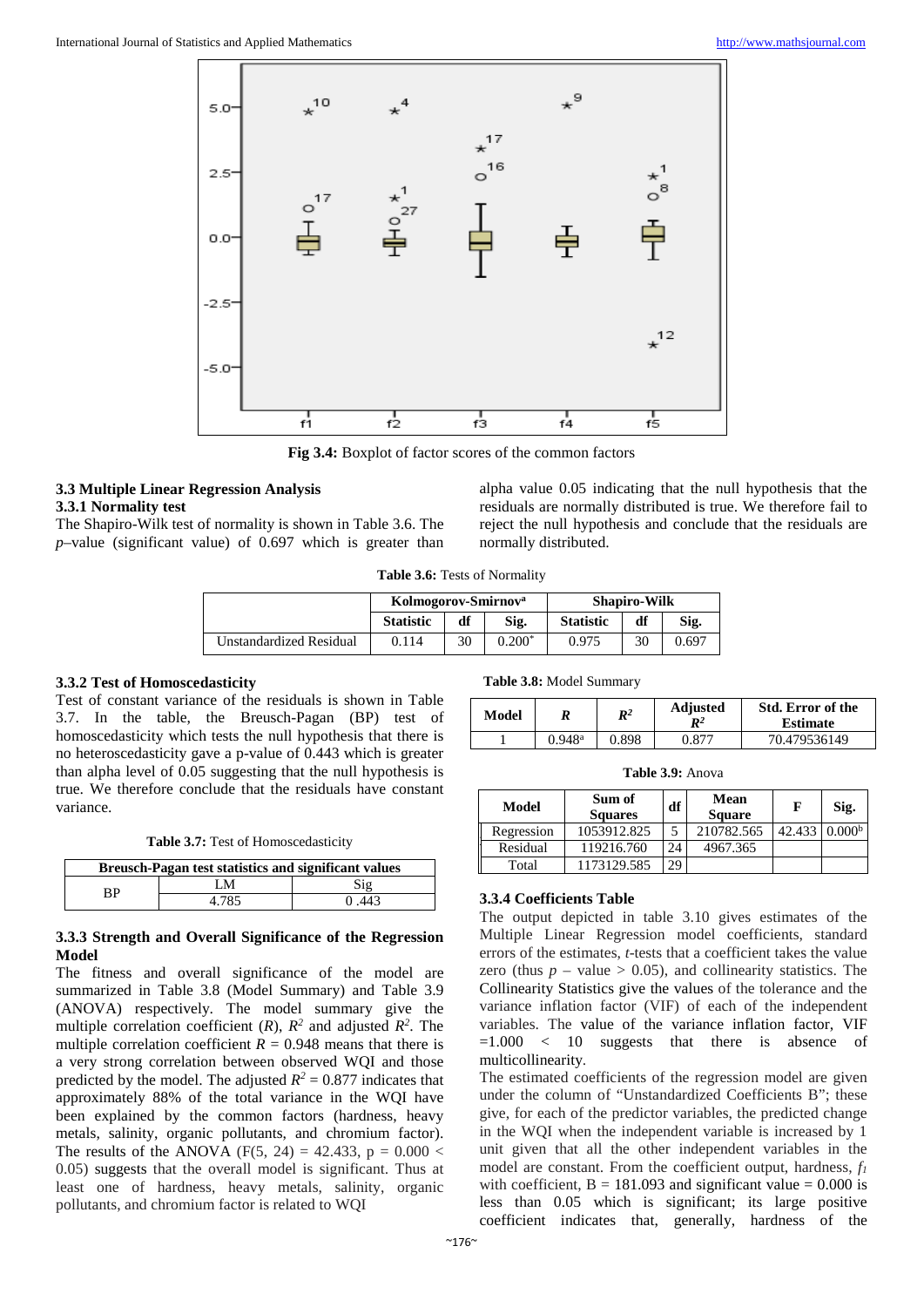groundwater in the study area significantly increases water quality index (WQI). This is an indication that, largely, the concentration of hardness of water in the municipality is above its recommended standard value in water for drinking and other purposes.

Also, the effect of heavy metals,  $f_2$  (B = 36.822, sig. value =  $0.010 < 0.05$  is significant and its coefficient is positive signifying that in general, the heavy metals in the municipality increase water quality index, thus the heavy metals decrease the groundwater quality for drinking and other purposes in the municipality. It can be attributed to higher concentration of the heavy metals above their recommended standard values in the municipality.

Again, the impact of salinity,  $f_3$  (B = -33.991, sig. value =  $0.016 < 0.05$  on water quality index is significant, but its coefficient is highly negative suggesting that among the factors salinity appears to decrease the water quality index in the area. This means that the concentration of salinity in the groundwater is much lower than its recommended standard value in the municipality.

However, the effects of organic pollutants,  $f_4$  ( $B = 21.911$ , significant. value =  $0.107 > 0.05$ ) and chromium factor,  $f_5$  (B)  $= 23.579$ , significant value  $= 0.084 > 0.05$ ) are not significant in predicting water quality index (WQI), thus, their significant values are greater than 5% level of significance. Since the correlation between the independent variables are all zero  $(VIF = 1.0)$  the removal of the insignificant parameters will not change the regression coefficients of the significant parameters. The model is therefore given as:

 $WOI = 94.390 + 181.093f_1 + 36.822f_2 - 33.991f_3$ 

**Table 3.10:** Coefficients

| <b>Model</b> |            | Unstandardized Coefficients |            | <b>Standardized Coefficients</b> |          | Sig.  | <b>Collinearity Statistics</b> |                          |
|--------------|------------|-----------------------------|------------|----------------------------------|----------|-------|--------------------------------|--------------------------|
|              |            |                             | Std. Error | Beta                             |          |       | <b>Tolerance</b>               | VIF                      |
|              | (Constant) | 94.390                      | 12.868     |                                  | 7.335    | 0.000 |                                | $\overline{\phantom{0}}$ |
|              |            | 181.093                     | 13.088     | 0.900                            | 13.837   | 0.000 | 1.000                          | .000                     |
|              |            | 36.822                      | 13.088     | 0.183                            | 2.813    | 0.010 | 1.000                          | .000                     |
|              |            | $-33.991$                   | 13.088     | $-0.169$                         | $-2.597$ | 0.016 | 1.000                          | .000                     |
|              |            | 21.911                      | 13.088     | 0.109                            | 1.674    | 0.107 | 1.000                          | .000                     |
|              |            | 23.579                      | 13.088     | 0.117                            | 1.802    | 0.084 | 1.000                          | .000                     |

### **4.0 Conclusion**

Twenty (20) water quality parameters from boreholes of 30 sampled stations within Upper Denkyira East Municipal in the Central region of Ghana were used in this study. Factor analysis identified hardness (Mn, Cd,  $Ca^{2+}$  and  $HCO<sub>3</sub>$ ), heavy metals (Pb, Cu, and As), salinity (Na<sup>+</sup>, Cl<sup>-</sup> and K<sup>+</sup>), organic pollutants ( $NO_3$ <sup>-</sup>,  $PO_4$ <sup>3-</sup>, Zn and  $SO_4$ <sup>2-</sup>) and chromium factor (Cr) as the common factors influencing groundwater quality in the municipality. These factors explained almost 80% of the total variation in the data set. The results of the diagnostic check performed on the multiple linear regression model indicated that the model has good accuracy for predicting water quality index with multiple correlation coefficient,  $R =$ 0.948 and adjusted  $R^2 = 0.877$ . The t-test for significance of individual parameters showed that only the first three common factors (hardness, heavy metals, and salinity) were significant for predicting water quality index. The results exposed that only salinity appears to decrease WQI (good water quality) which is an indication that the concentration of salinity is below its recommended standard value in the municipality. Hardness and heavy metals on the other hand increase WQI (poor water quality) and were attributed to higher concentration of these factors far above their recommended standard values in water, which could be due to the geology of the area, waste discharges from the mining industries and agricultural activities. It is recommended that activities or factors contributing to higher concentration of hardness and heavy metals far above their recommend standard values in drinking water should be regulated in the municipality. Also, it is recommended that researchers who wish to carry out research on water quality in the study area should take into consideration the significant common factors identified in this study.

#### **References**

1. Aleem M, Shun CJ, Li C, Aslam AM, Yang W, Nawaz MI, *et al*. Evaluation of groundwater quality in the vicinity of Khurrianwala industrial zone, Pakistan. Water (Switzerland). 2018;10(10):1-21.

https://doi.org/10.3390/w10101321

- 2. Amiri BJ, Nakane K. Modeling the linkage between river water quality and landscape metrics in the Chugoku district of Japan. Water Resources Management. 2009;23(5):931-956. https://doi.org/10.1007/s11269-008- 9307-z
- 3. Bani E. Investigating Anthropogenic Impact on Groundwater Quality in the Ga East. (10440206). 2015.
- 4. Bhushan M. Drinking Water Quality Standards (WHO Guidelines). Accessed from Drinking Water Quality Standards (WHO Guidelines) (civiconcepts.com)
- 5. Eslamian S, Ghasemizadeh M, Biabanaki M, Talebizadeh M. A Principal Component Regression Method for Estimating Low Flow Index. Water Resources Management. 2010;24(11):2553-2566. https://doi.org/10.1007/s11269-009-9567-2
- 6. Ewaid SH, Abed SA, Kadhum SA. Predicting the Tigris River water quality within Baghdad, Iraq by using water quality index and regression analysis. Environmental Technology & Innovation. 2018;11:390-398. & Innovation. 2018;11:390-398. https://doi.org/10.1016/J.ETI.2018.06.013
- 7. Fahmi M, Nasir M, Samsudin MS, Mohamad I, Roshide M, Awaluddin A. River Water Quality Modeling Using Combined Principle Component Analysis (PCA) and Multiple Linear Regressions (MLR): A Case Study at Klang River, Malaysia Department of Environmental Sciences, Faculty of Environmental Studies, Department of Enviro. 2002-11;14:73-82.
- 8. Ghana Statistical Service. District Analytical Report: Upper Denkyrira East Municipality. 2010 Population and<br>Housing Census 2014. 74. Retrieved from Housing Census 2014, 74. Retrieved from www.statsghana.gov.gh/docfiles/2010.../UPPER DENKYIRA EAST.pdf%0A%0A
- 9. ghanadistricts.com. (n.d.). Ghana Districts: A repository of all Local Assemblies in Ghana. Retrieved June 2, 2019, from http://www.ghanadistricts.com/Home/District/76
- 10. Huang ML, Zhou SL, Sun B, Zhao QG. Heavy metals in wheat grain: Assessment of potential health risk for inhabitants in Kunshan, China. Science of the Total